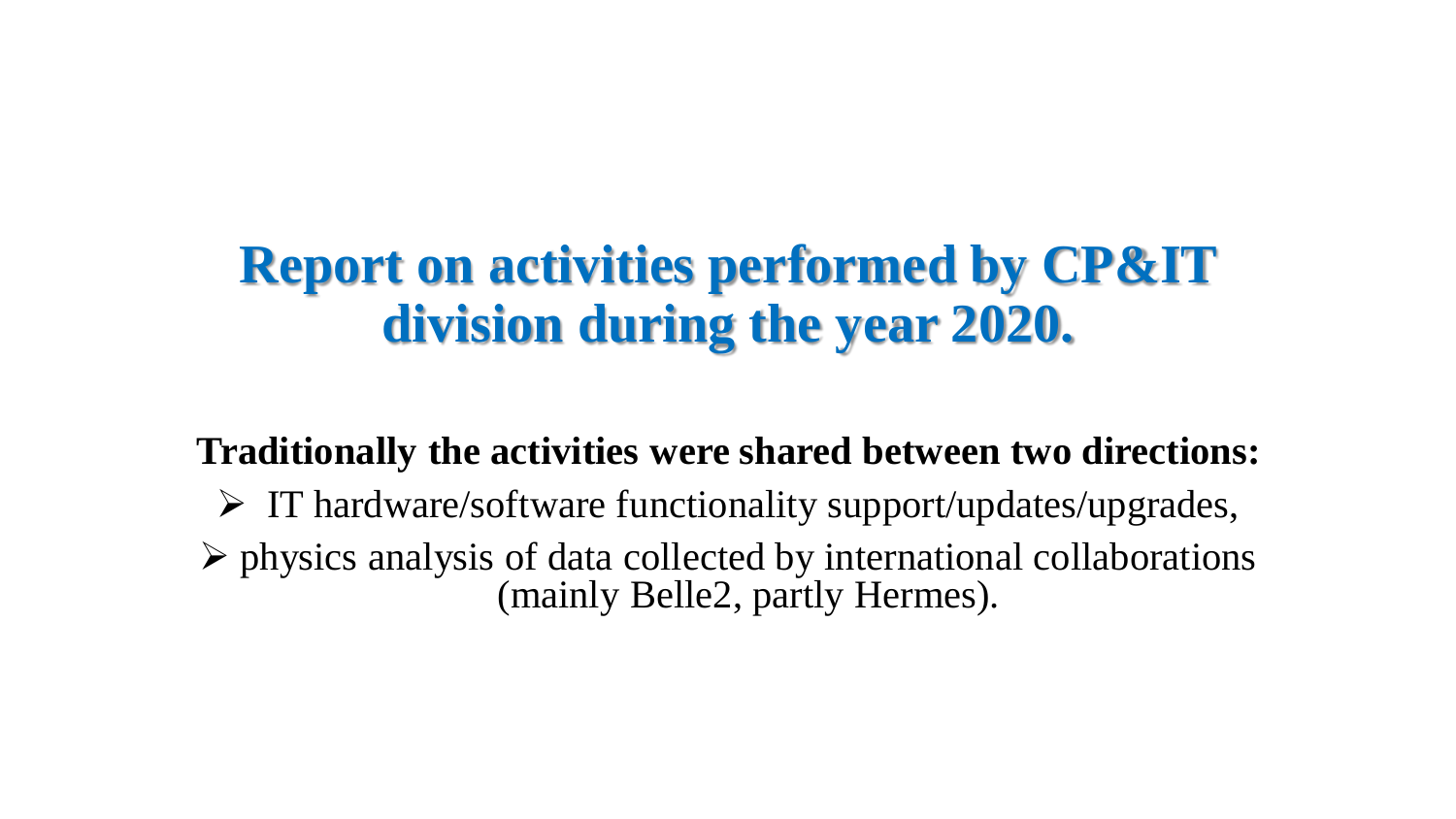# **IT hardware/software functionality support/updates/upgrades**

- •Monitoring, alerting and logging system have been set up including metrics for temperature, users command history and all other metrics available for services and OS for our servers.
- several new WiFi points were installed at different places of AANL
- on computing servers like "**compute**", "**belle2**" necessary updates of system and applied software were performed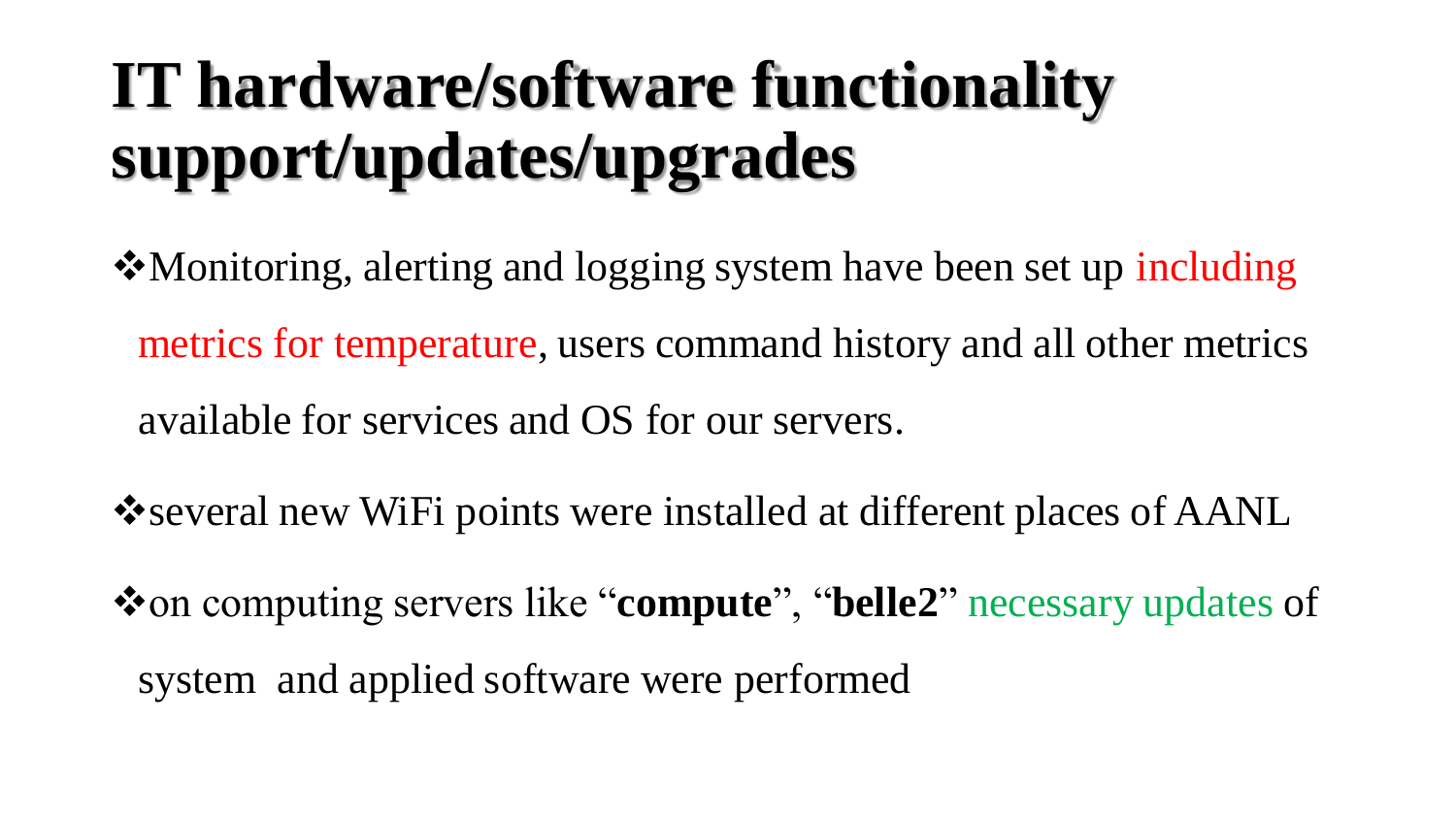# **IT hardware/software functionality support/updates/upgrades**

•• In order to increase information and data safety, the specific software was installed to detect and block attacks and unauthorized access to our servers.

 automatization for switching between "Academy" and "RosTelecom" Internet lines was realized, thus we have almost no essential interruptions with the external connections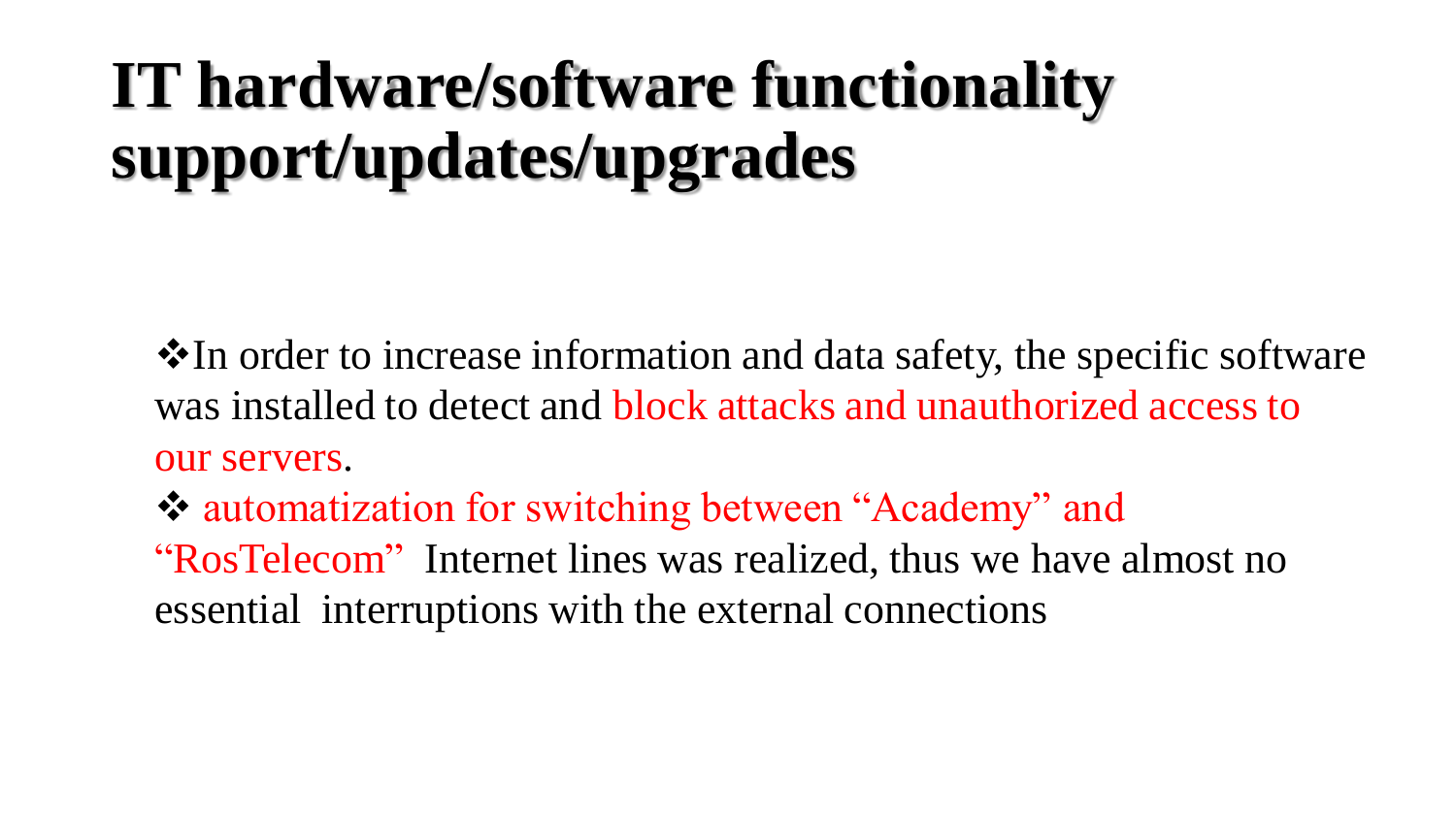# **IT hardware/software functionality support/updates/upgrades**

\*continuation with the electronic library updates, many new YerPhI preprints, also short PhD and doctoral thesis versions are added (scanned files) to the "Invenio" database; regular cleaning of the old library rooms, refresh of the journals and books catalog, started with the electronic catalog creation.

necessary technical support for still developing AANL WEB-site was done**;**  after the work on design of AANL main WEB-site will be completed, all existing local (departments related) WEB sites will be realized as sub-pages into the main site with the same format (safety requirements)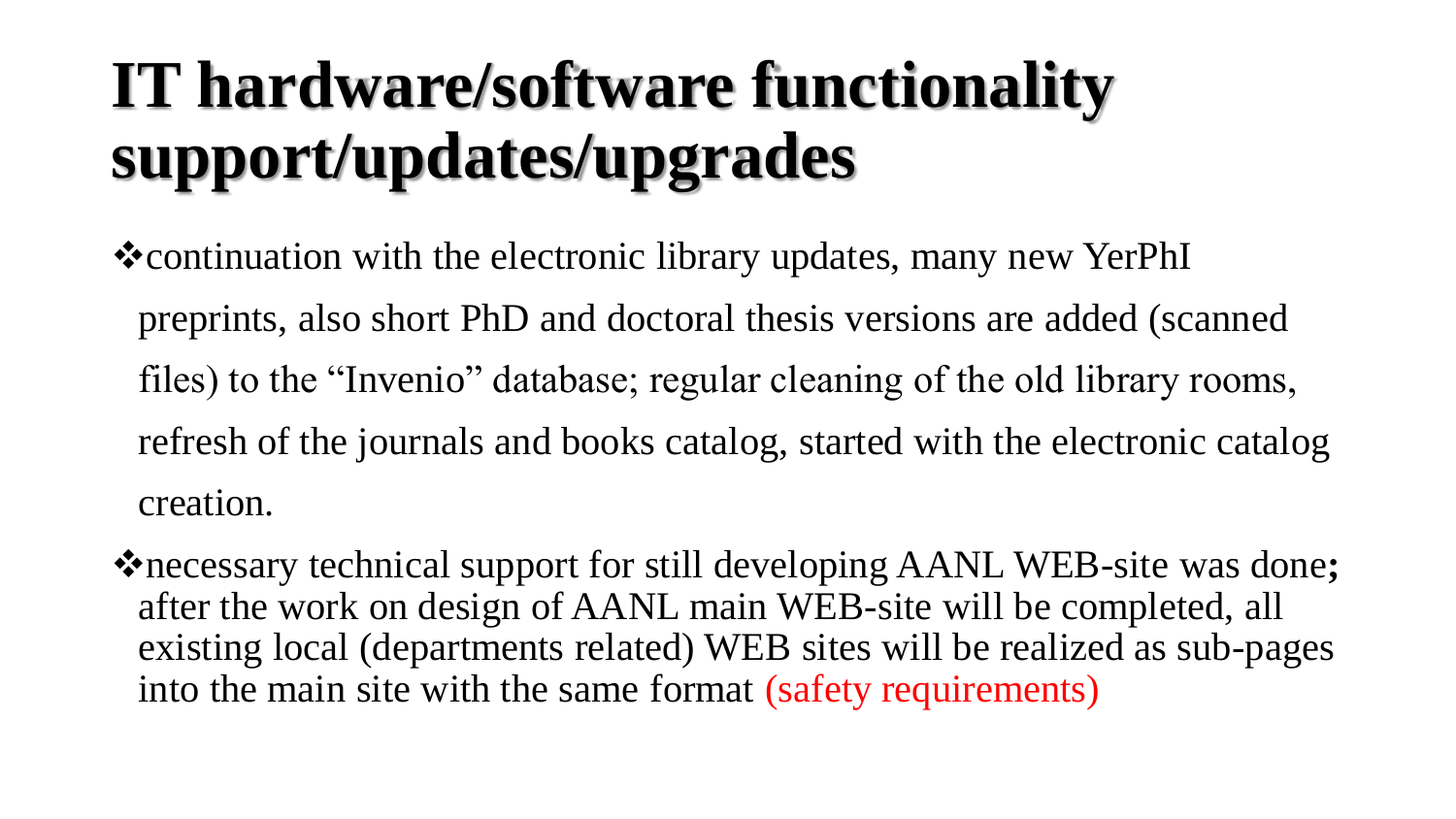- The members of physics analysis group were working mainly on Belle2 data analysis and detectors performance optimization, also small part of activities was still related to the Hermes data analysis.
- With the collected Belle2 data the performance of one of the particle identification detectors, namely ARICH (based on Cherenkov radiation) were studied. Such performance studies are usually done with the data on decays channels for various well-known resonances:  $\Lambda,$   $D^*,$   $D^0$  ,  $\pi^0$  ,  $K_S$  etc.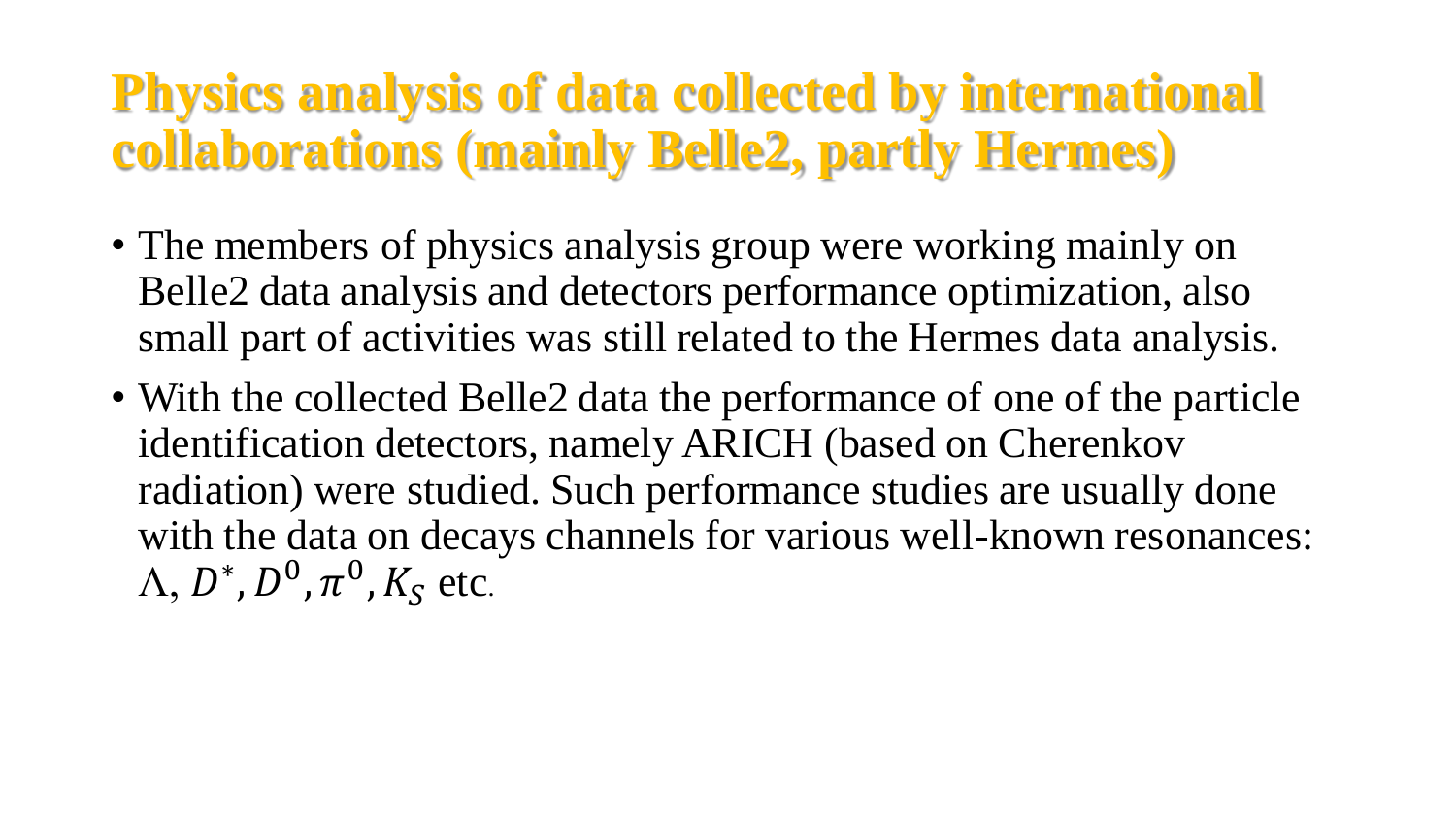- The massive Monte Carlo production to make data/MC comparison for different decays mode were done via the GRID (shared system of calculations with combined computing resources over the world).
- Another important direction of studies was the tuning of Pythia generator parameters using modern tools like "Professor" package intended for multi-correlation analysis in multi-parameters space. The aim of these studies is to use a large statistics sample of B-meson decays obtained in BelleII experiment, in order to determine precisely the parameters in PYTHIA model, and perform the detailed study of hadronization mechanism in B meson decays.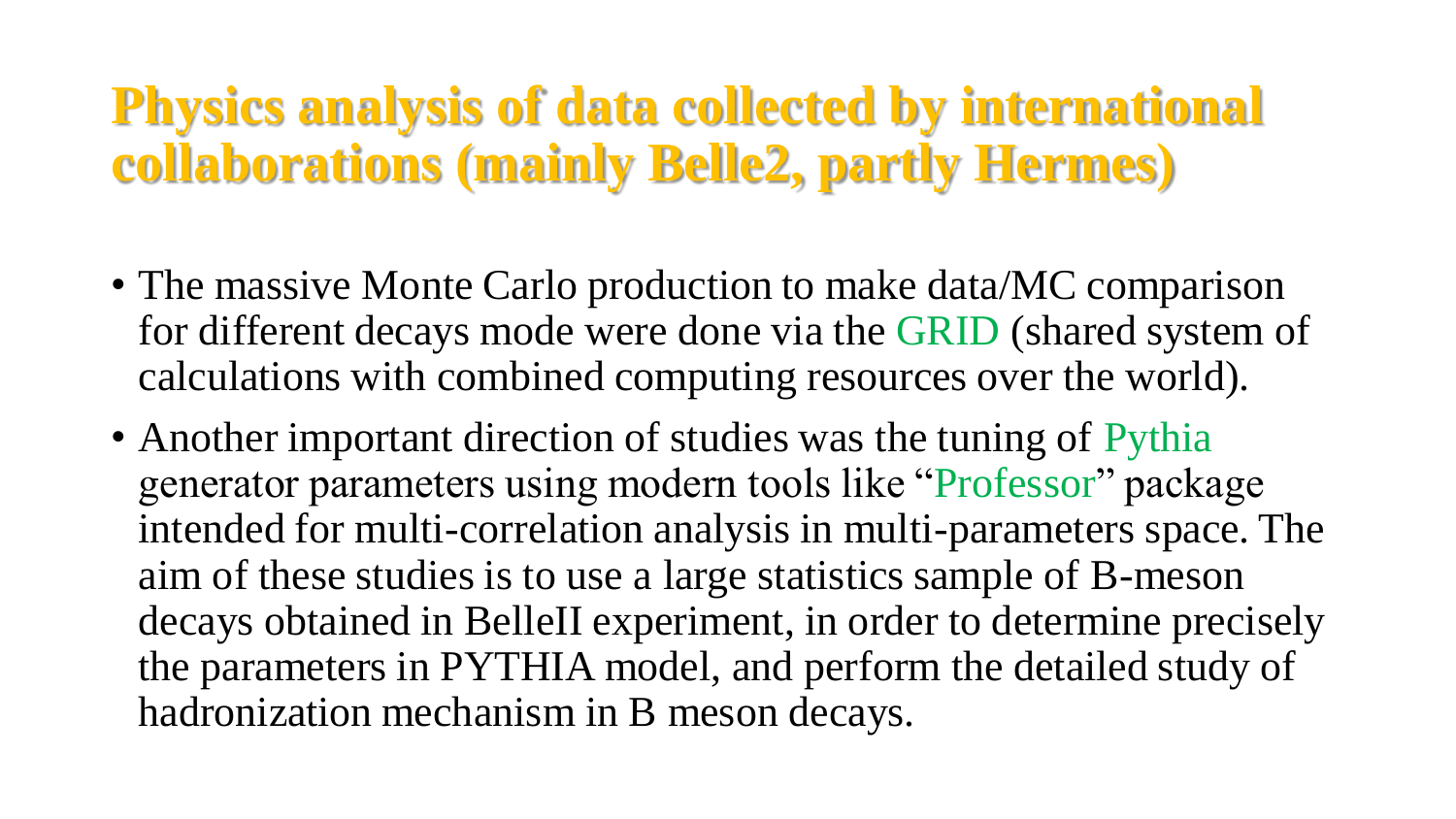- More than **10 talks** were presented by group members on regular and main Belle2/Hermes collaboration meetings (via ZOOM).
- More than **30 remote Data Production, Data Quality and ARICH performance shifts** were taken.
- **Five papers** were published with the authors from AANL (see the list of publications). The **detailed comments** for all published papers during the wide review period has been provided by Yerevan group members.
- The project related to the Belle2 activities was prepared and sent to SCS (**grant 20TTCG- 1C010**), which has been accepted for financial support.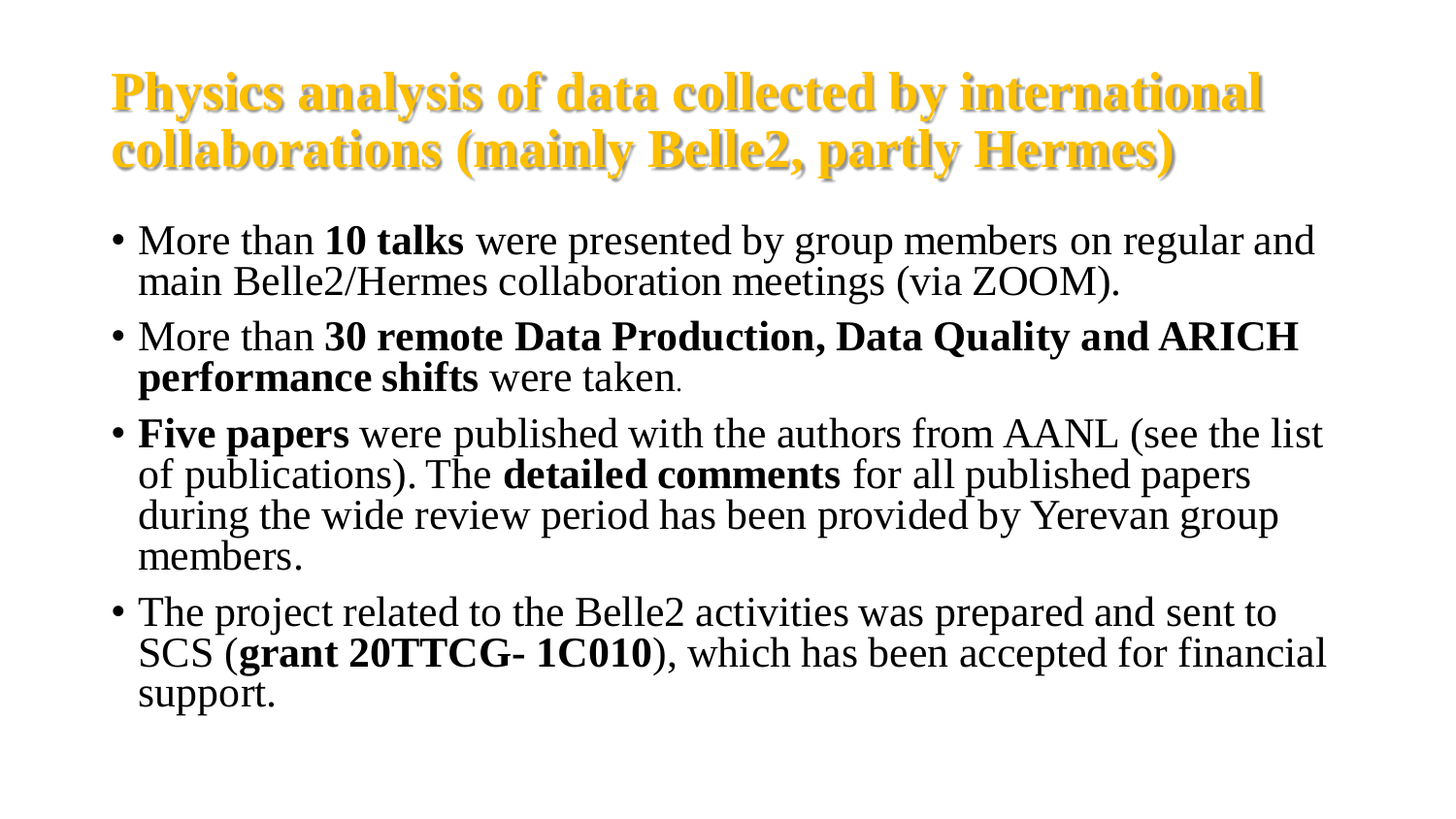- **Two master-students** successfully defended their master diploma with excellent scores and after passing the exams were accepted as PhD students of AANL (supervisors: N. Akopov and G. Karyan). **One (+one) new master-students** started to work with our group.
- **Papers published by physics analysis group members during the year 2020:**
- F. Abudin ́en, I. Adachi, H. Aihara, N. Akopov et al., "Search for Axionlike Particles Produced in e+e− Collisions at Belle II" , **PRL, 125,161806 (2020).**
- Adachi, P. Ahlburg, H. Aihara, N. Akopov et al., "Search for an Invisibly Decaying Z0 Boson at Belle II in  $e^+e^- \to \mu^+\mu^-(e^{\pm}\mu^{\mp})$  Plus Missing Energy Final States" , **PRL, 124 (2020) 14, 141801**.